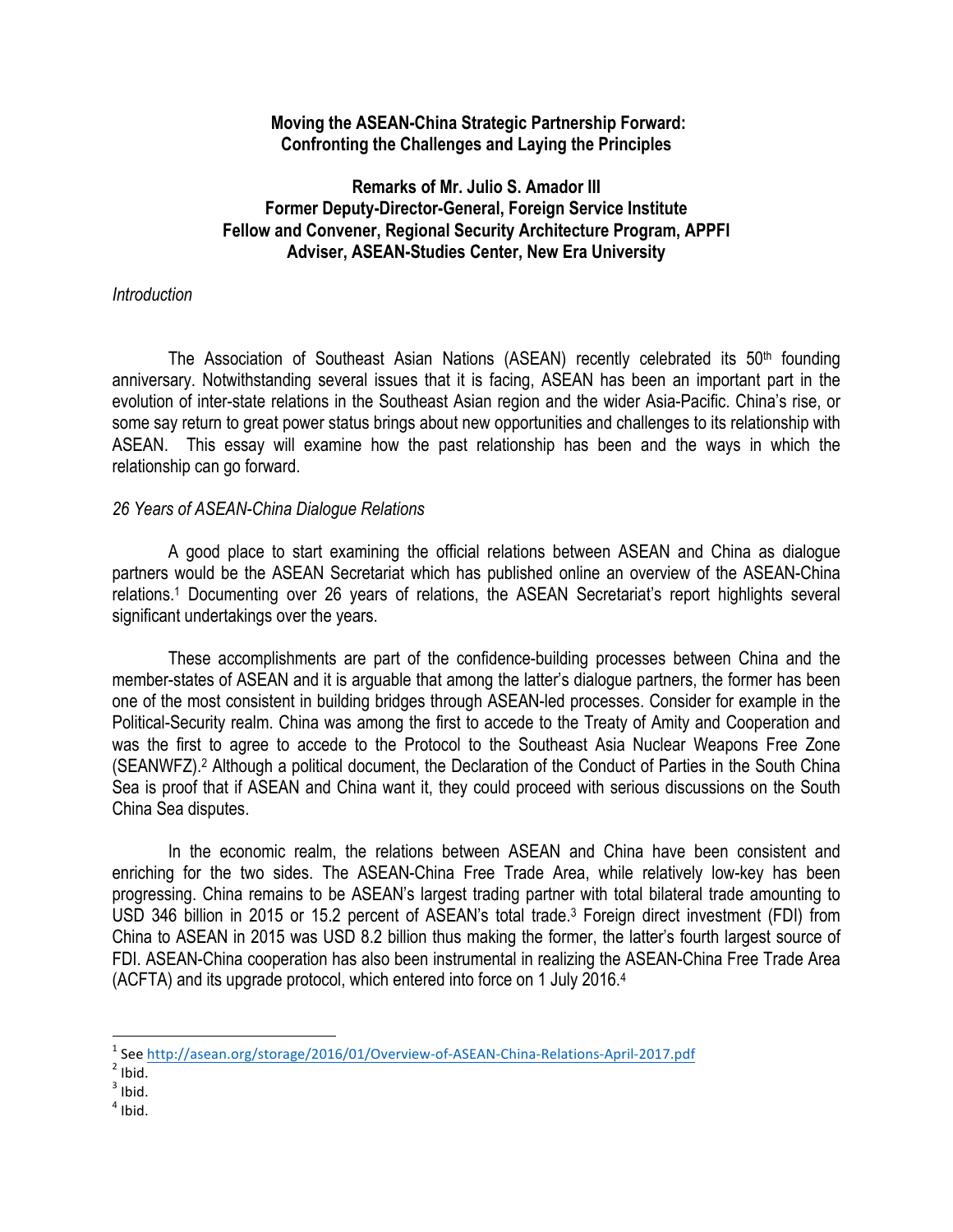In terms of socio-cultural cooperation, ASEAN and China have conducted exchanges in the areas of education, environment, health, culture, labor, and science and technology among others. Some highlights include the establishment of the China-ASEAN Environment Center in 2010 in Beijing, various youth cooperation programs, forums on culture, and financial support for disaster response among others.<sup>5</sup>

ASEAN and China need these successful confidence-building measures because not all is well and good between the two sides. There are several issues which will threaten how the two sides will move forward because they strike directly into national interests and affect the regional organization. Nowhere is this more apparent than in the territorial and maritime disputes in the South China Sea. Much ink has been spilled on this issue; for this paper, it is sufficient to say that if the two sides will not be serious in finding means to assuage each other on the different facets of this issue, ASEAN and China relations will never move forward despite important initiatives such as this one organized by the Network of ASEAN-China Think-Tanks.

#### *New Vision of ASEAN-China Strategic Partnership*

What should the new vision of ASEAN-China Strategic Partnership be? Clearly, words such as centrality, win-win, common dreams, and the like will not be sufficient anymore. What is crucial at this point is getting the institutions right. According to Douglass North, renowned economic historian and Nobel Prize Laureate, institutions are "humanly devised constraints that structure political, economic, and social interactions."6 Formal institutions (such as constitutions, laws, charters, and treaties) and informal institutions (norms, taboos, customs, and traditions) are designed to reduce uncertainty and create order.7 Without getting institutions right, the relationship between ASEAN and China will remain to be uncertain.

As the scholar Evelyn Goh noted, "the most crucial strategic developments in East Asia thus reside in these wider negotiations and contestations over ideas, collective beliefs and bargains about power, authority, security, and community; in other words, about the character of regional order."8 The hegemony of the United States was the old order; through the cooperation of key regional states, the US has been able to exercise primacy and leadership and maintain its role as hegemon. The success of US hegemony can be attributed to its willingness to renegotiating the terms of its hegemony as the need arises.<sup>9</sup>

China's return to great power status, its puzzling but plausible need for security from what it considers extra-regional powers such as the US, and its territorial and maritime disputes with infinitely lesser powerful states mean that old institutions will not work anymore and that the process of renegotiation of regional order is underway. The call therefore for the NACT to consider new visions and principles for ASEAN and China is timely and as participants in track 1.5 and track 2 processes, those of us who have been part of the NACT process must honestly struggle with the difficulties that all sides face.

*Political-Security*

<u> 1989 - Jan Samuel Barbara, margaret e</u>

<sup>&</sup>lt;sup>5</sup> See  $\frac{http://asean.org/storage/2016/01/Overview-of-ASEAN-China-Relationship-2017.pdf}{$ <br>
<sup>6</sup> Douglass North, Institutions, Journal of Economic Perspectives, 5:1, 1991: 97-112.<br>
<sup>7</sup> Ibid.

 $8$  Evelyn Goh, The Struggle for Order: Hegemony, Hierarchy, & Transition in Post-Cold War East Asia. Oxford University Press, Oxford: 2013, 5.

 $9$  Ibid.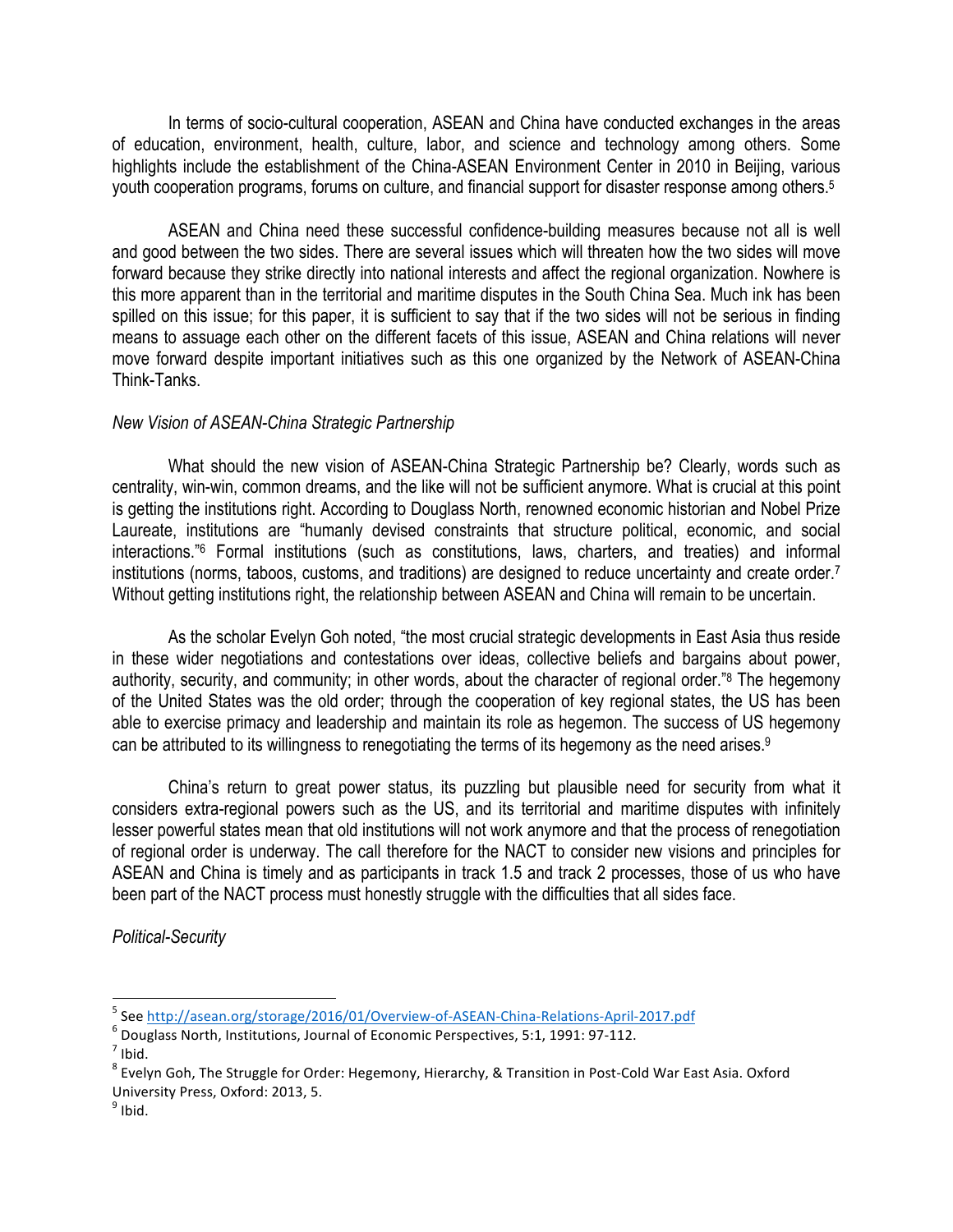Despite the current disruptions in the regional order, there must be some constants. One of these constants must be the generally unused but important Treaty of Amity and Cooperation (TAC). Article 2 of the TAC holds true even today and these are:

- a. Mutual respect for the independence, sovereignty, equality, territorial integrity and national identity of all nations;
- b. The right of every State to lead its national existence free from external interference, subversion or coercion;
- c. Non-interference in the internal affairs of one another;
- d. Settlement of differences or disputes by peaceful means;
- e. Renunciation of the threat or use of force;
- f. Effective cooperation among themselves.

Most primarily applied to the South China, the analyst Tang Siew Mun admonished ASEAN and China to have a reality check on this sensitive but critical issue.10 Dr. Tang's ASEAN Studies Center at the Singapore-based Institute of Southeast Asian Studies surveyed 318 Southeast Asian academics, policymakers, business people, civil society leaders, and media personalities and the most crucial finding is that,

"Seventy-four per cent of the respondents recognise China as the most influential power in the region but 72 per cent of the respondents share their views that they have little or no confidence in China to "do the right thing" in upholding global peace, security, prosperity and governance."11

The ISEAS survey has a huge implication for ASEAN-China relations. While ASEAN memberstates may seek to find common ground with China on security and other areas, at the end of the day, strategic trust will not be there. Belittling the lack of trust between China and ASEAN will not do both sides any good. For ASEAN leaders, it is imperative that seeking to benefit from China's economic largesse should not be at the expense of the region's common regional interest. As Tang observes "When Asean ignores the reality in its statements, it weakens its own credibility. By the same token, when this "reality" is kept off the Asean plate, it does not mean that it is not real and its consequences can be ignored."<sup>12</sup> ASEAN leaders cannot be fully separated from the opinions, beliefs, and influence of its people on this issue as to do so would further weaken the remaining credibility of ASEAN while inflicting more damage on the region.

From the perspective of ASEAN peoples, China shares the blame as well. Dr. Tang warns China that "Asean and the world will form their views on China based on the latter's actions on the ground and not through its success in keeping sensitive words such as "land reclamation" and "militarisation" out of Asean's official documents" leading him to conclude that "China has also lost ground by fuelling the region's growing distrust towards Beijing."

Thus, the goals of ASEAN-China cooperation in the strategic front are simple. First is to reduce strategic mistrust. This can be done by concluding a code of conduct in the South China Sea. Without a

<u> 1989 - Jan Samuel Barbara, margaret e</u>

 $^{10}$  See Tang Siew Mun, Asean, China need reality check on South China Sea issue, Today Online, 4 May 2017, https://www.todayonline.com/world/asean-china-need-reality-check-s-china-sea-issue<br>
<sup>11</sup> Ibid.<br>
<sup>12</sup> Ibid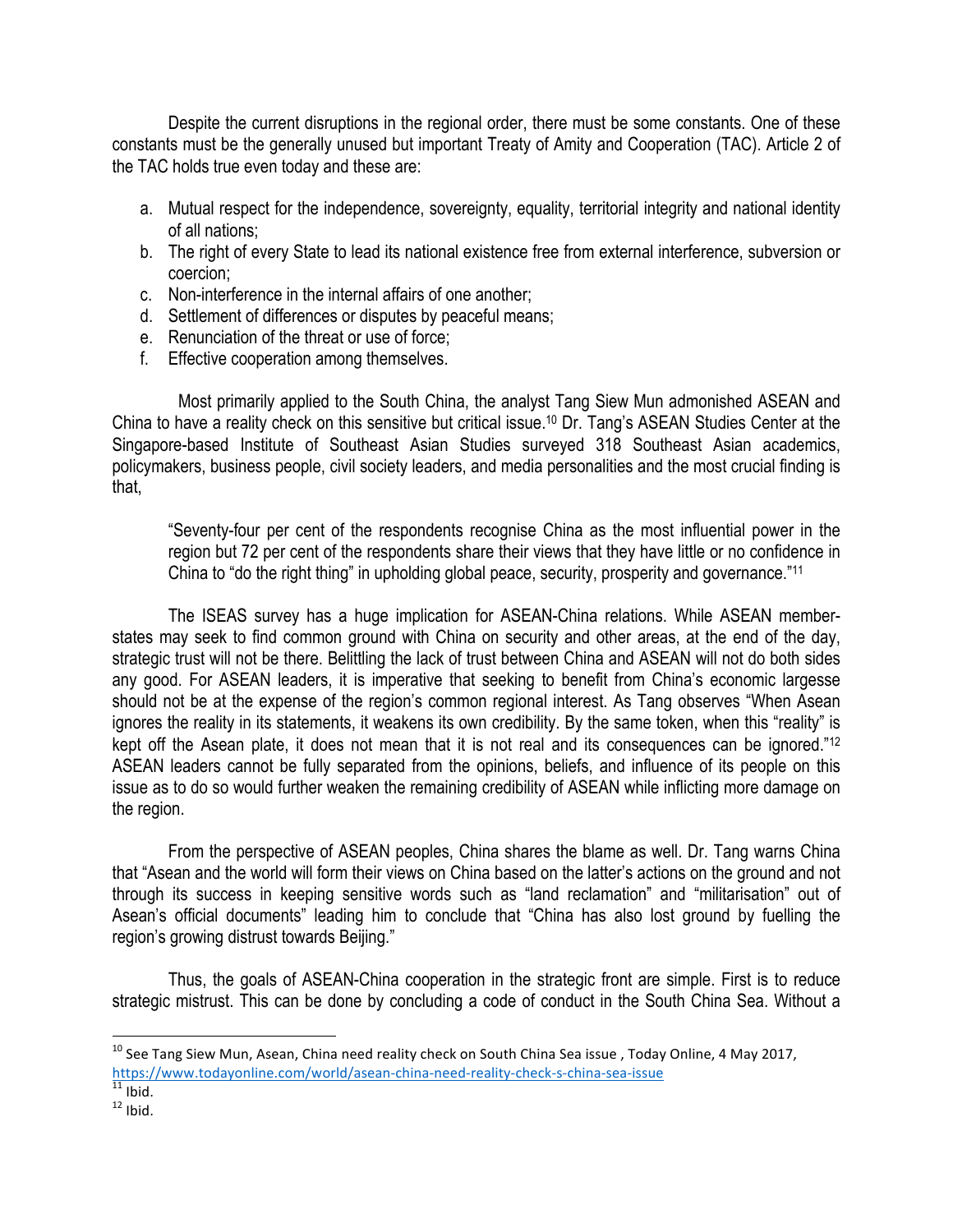code of conduct, there is no proof that China is sincere in its intention. Second, it is hard but there must be serious attempts to find a solution to the maritime disputes. As demand for food and other resources grow, maritime disputes will further escalate as fisherfolks, exploration ships, coastguards, and possibly navies find themselves facing each other more often. Third, China must try to put itself in the shoes of its neighbors. Attempts to remind ASEAN states that they are small countries or that they have no right to be allies with other states without China's permission cause consternation and sow fear in ASEAN. By being big, China is immediately feared by its neighbors. One must look at the lessons of the Beijing Olympics in 2008. The world, most especially ASEAN, saw the power and grandeur of China in full display. It created a sense of camaraderie and affection as it was proof that Asian countries can rise to such heights. All of these gains, as many observers have noted, were washed away when China's neighbors saw how belligerent it was in the South China Sea.

By being big, China is a force to be reckoned with. By being a geographic neighbor, China creates its own uncertainties.

## Economic Relations

<u> 1989 - Jan Samuel Barbara, margaret e</u>

In the economic realm, the Belt and Road Initiative and the Asian Infrastructure and Investment Bank are important to the region. The infrastructure financing need in Asia is so huge that all efforts to contribute to this are welcome, according to the Asian Development Bank.13 Thus, there should be no hindrance to welcoming the BRI and the AIIB. Some ideas that need to be explored are the following:

- 1. How can the AIIB and the BRI contribute and strengthen the Master Plan on ASEAN Connectivity (MPAC)? The two sides must find ways to further synergize their approaches to infrastructure and connectivity and there have been attempts to critically examine how this can be done.14
- 2. China's investments must not be a new form of pernicious official development assistance that creates a vicious cycle resulting in neo-colonialism.15 There are fears already that China's investments through the BRI have only resulted in further impoverishing the recipient state and indebting them to Beijing.16
- 3. Economic statecraft must be used to deepen trade and not use it as a coercive tool.17 While it is easy to contemplate for some countries to use trade and market as leverage, this temptation must be resisted.

A final note on economic cooperation must be made here. Both China and ASEAN have benefited from their robust economic relations. There are many ways and possibilities for them to further contribute to each other's development and progress. More complementarity and synergy must be on the agenda for the two sides.

<sup>&</sup>lt;sup>13</sup>See https://www.institutionalinvestor.com/article/b1505p835vzftg/adb-summit-no-rivalry-in-asianinfrastructure

 $^{14}$  See for example Vijay Sakhuja and Jane Chan (eds), China's Maritime Silk Road and Asia. National Maritime Foundation, Delhi: 2016.

 $15$ Lora Saalman and Knut Dethlefsen, Following the Forum: China's Belt and Road Initiative and the EU

http://library.fes.de/pdf-files/bueros/singapur/13565.pdf<br>
<sup>16</sup> As an example, https://www.nytimes.com/2017/12/12/world/asia/sri-lanka-china-port.html<br>
<sup>17</sup> G. John Ikenberry and Darrel Lim, China's Emerging Institutional

https://www.brookings.edu/wp-content/uploads/2017/04/chinas-emerging-institutional-statecraft.pdf